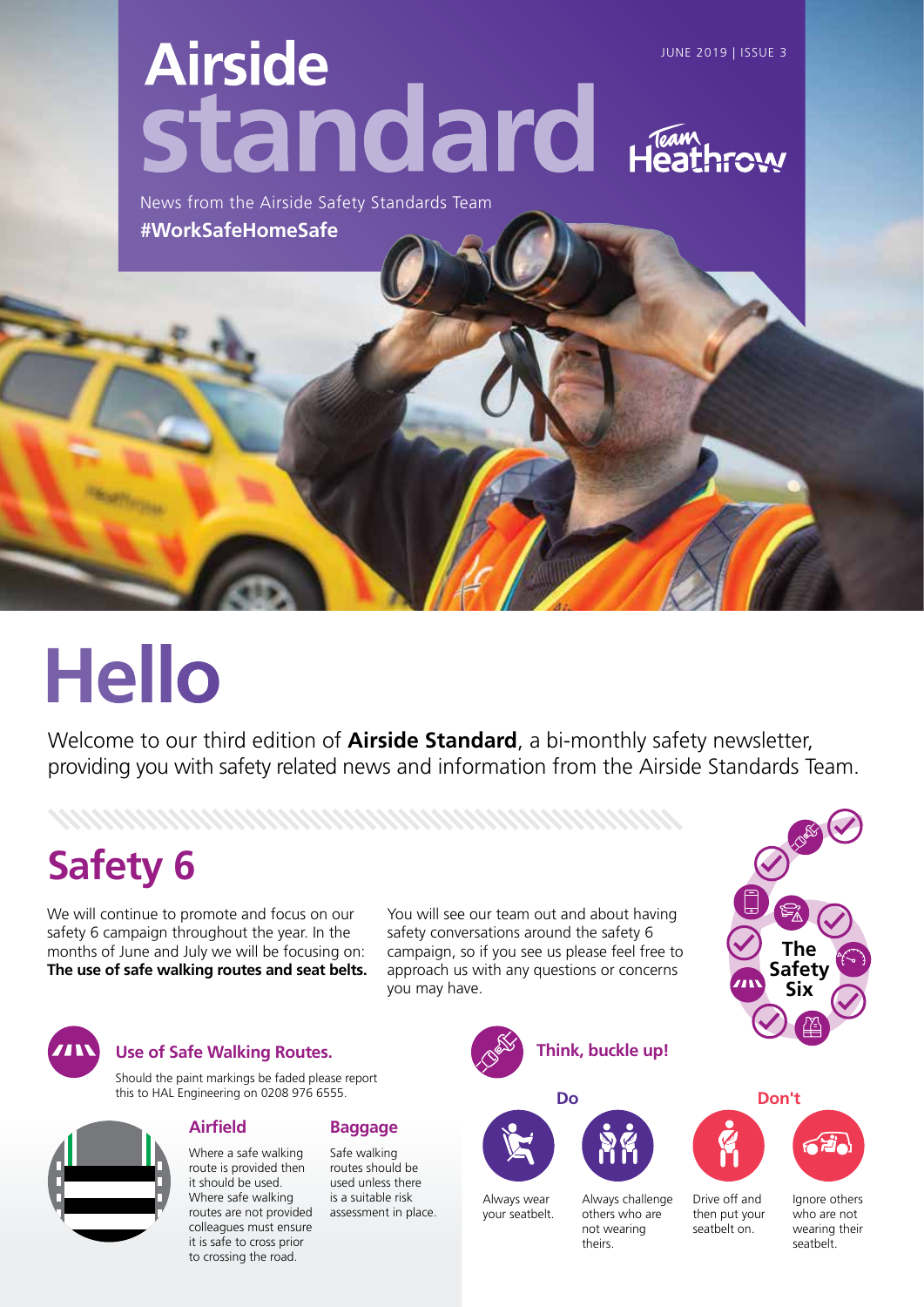Each month a member of the team will hold a 'community safety sweep'. Managers and frontline colleagues will be conducting a joint safety walk in designated stands across the airport. They will be ensuring that airside areas are well



Ė. Ξ s

扈  $\equiv$ E

×

Е

maintained; as well as offering you the opportunity to answer any questions you may have relating to the Heathrow operation; feel free to come along and engage with the team.

#### **The upcoming sweeps for the Terminals are:**

# **June / July Safety Sweeps**

The new Airport Community App is now available to Team Heathrow Colleagues (Internal and External). Around 3,100 users have already subscribed to the App from Team Heathrow across 130+ organisations. We are seeing 100 new users being added to the App every week on an average! Going forward this will be the preferred method for the company to promulgate incidents and information on other important events such as Brexit.

#### **What is the Community App?**

This App is designed to give access to real time information to all airport stakeholders from a variety of sources allowing you to view how the operating is performing, access flight information and get updates. One of the key features is the ability to receive alerts on airport status which can be configured by the user.

#### **How do you access the App?**

The Airport Community App can be found on your mobile app store and is free to download (scan the QR codes below for easy download). Once downloaded you will need to use your Heathrow email address to access live.

#### **How to get notified of incidents / events?**

- 1. Open the App and Click Menu
- 2. Click My Subscriptions
- 3. Select the channels you want to add as a shortcut in the icon by ticking the box (note: You will see ASC-STT & Exec and ASC-Command & Control only if you are members of these groups)

|         | Welcome to Heathrow Airport: | <b>GUIRELL</b><br>A Home Aut 11 |  |
|---------|------------------------------|---------------------------------|--|
|         |                              | London Heathrow                 |  |
|         |                              | Airport Calendar                |  |
| $201 -$ | <b>186 mill</b>              | <b>Cancelled Flights</b>        |  |
| 6,441   |                              | Current Weather                 |  |
|         |                              | <b>Delayed Flights</b>          |  |
| 69%     |                              | Forecast Westher                |  |

The event is to bring people together, inspire learning and the sharing of values and experiences in an informative and enjoyable way.

|                                            | <b>JUNE</b> |  | JULY    |                         |       |  |  |
|--------------------------------------------|-------------|--|---------|-------------------------|-------|--|--|
| <b>Terminal 2:</b>                         |             |  | 17 July | Stand 249 10:00         |       |  |  |
| <b>Terminal 3:</b>                         |             |  | 9 July  | Stand 309 10:00         |       |  |  |
| <b>Terminal 4: 26 June Stand 449 10:00</b> |             |  | 28 July | Stand 409               | 10:00 |  |  |
| <b>Terminal 5:</b> 21 June Stand 519 11:00 |             |  |         | 26 July Stand 524 11:00 |       |  |  |
| Cargo:                                     |             |  | 5 July  | Stand 614 11:00         |       |  |  |
|                                            |             |  |         |                         |       |  |  |

# **Your Safety Stories…**

As we move forward in growing our safety culture at Heathrow, we want to encourage everyone working Airside to be recognised for demonstrating great safety behaviour. This is where we need you, to recognise your colleagues and fellow workers to share their stories.

Each issue we will be asking you to send to us any 'Safety Superstars' you would like to nominate. This could be witnessing a colleague going above and beyond to promote or demonstrate safety, or just simply recognising a colleague who constantly acts as a leading safety example. At the end of each month we will pick our favourite story, we will visit the employee in their department as well as posting their picture and story in our next issue. Each person featured will also be entered into an end of year prize draw.

If you know anyone who should be highlighted as a Safety Superstar, please email their name, company and the reason why you are nominating them to: **Airside@heathrow.com**

# **Safety Week Success**

Wear cool clothing – along with all your correct PPE of course!

We held our annual Safety Week event between the 13-17 May. This year saw some new editions to the event such as our escape room challenge and brand new trailer lay out.

The theme for this year's event was 'Your safety, our safety' which we then merged with our own Heathrow campaign 'Your Safety Matters'. The purpose of the event, as always is to provide you, airport colleagues with information to help influence improving safety awareness.

The event saw approximately 2,500 people attend over the week. We would like to thank every single person who took the time to attend, and a very big thank you to all those who participated.

#### **Got some feedback for the event?**

Please let us know your thoughts on this year's Safety Week, or let us know if there is anything you would like to see in the next event. Please email your feedback to: **Airside@heathrow.com**



# **Airport Community App**

Search for '**Airport Community**' or scan using the QR codes:



4. Select the channels you need push notifications from. For e.g. If you want notifications on Delayed flights or messages related to Airport Status. For Enabling Notifications on any communications coming from these channels, please select the 'V' button next to the channel and select the RAG colours (For e.g. If you click on Red, then you will receive only P0 & P1 incidents)

| <b>STATISTIC</b><br>London Hirathrow<br>×<br>Airport Calendar<br>闘い<br>Cancelled Flights<br>w<br>Current Weather<br>$\sim$                      | London Heathman<br>M<br><b>Airport Calendar</b><br>٧<br>$\mathbb{R}^n$<br>Airport Distus:<br>四つ<br>Argolf Status:<br>Cancelled Flights |
|-------------------------------------------------------------------------------------------------------------------------------------------------|----------------------------------------------------------------------------------------------------------------------------------------|
|                                                                                                                                                 |                                                                                                                                        |
|                                                                                                                                                 |                                                                                                                                        |
|                                                                                                                                                 |                                                                                                                                        |
|                                                                                                                                                 |                                                                                                                                        |
|                                                                                                                                                 | $\sim$                                                                                                                                 |
| Settings                                                                                                                                        | <b>Current Missiber</b><br>$\sim$                                                                                                      |
|                                                                                                                                                 | Délayed Plothis<br><b>Ad</b>                                                                                                           |
| ٠<br>A Profile<br><b>San Area</b>                                                                                                               | <b>Forecast Steatfull</b><br>1.96                                                                                                      |
| ø<br>Show Zulu time on timeline<br>The Alvis Chains City they were all also in party<br>of bar                                                  | <b>Call Changes</b><br>54                                                                                                              |
| s<br>Terms & Conditions<br>ã                                                                                                                    |                                                                                                                                        |
| utk<br>Notfleatens from current airport only<br>ы<br>The serves of any manifestic state in the tend and put in the delivery plus through<br>34  |                                                                                                                                        |
| Notifications<br>四                                                                                                                              |                                                                                                                                        |
| Institutional and confusional Companies<br>The property and the company of the later and contact the definition of the<br>From 00.04. 10 23.98. |                                                                                                                                        |

Important: Please ensure that you have enabled notifications on the App. You can check this under the 'settings' function in the menu.



#### **ULD's on the roof in Cargo**

On the 4 May we had an incident where seven cargo ULD's had been blown on to the roof of building 552 which was caused by strong winds.

These ULD's had been stacked four or five high without being properly secured which resulted in the incident. The incident resulted in the roads around the Cargo Area being closed for several hours which obviously caused many issues.

# **Safety incidents highlighted**

#### **Remember**

- **1.** To keep up to date with the weather and be aware of any adverse weather warnings. You can get this information from the Airport Community App.
- **2.** To ensure ULD's are correctly secured in stillages. If bins have been authorised to be stored on the ground remember to ensure they are secured by being strapped together to ensure they cannot be blown in strong winds as well as curtains facing inwards.

### **Keeping Yourself Safe this Summer**

As we see the weather temperatures rising and a scorching summer ahead, it is really important to keep yourself safe and healthy not only at work but every day. We want all our colleagues to go home safe and this includes protecting yourself in high heat.

Here are a couple of quick tips to help keep you cool this summer:



Always carry around a bottle of water. Staying hydrated is extremely important.



Keep your head protected by wearing a hat when you can.



Use sun factor, especially when working out on the ramp.